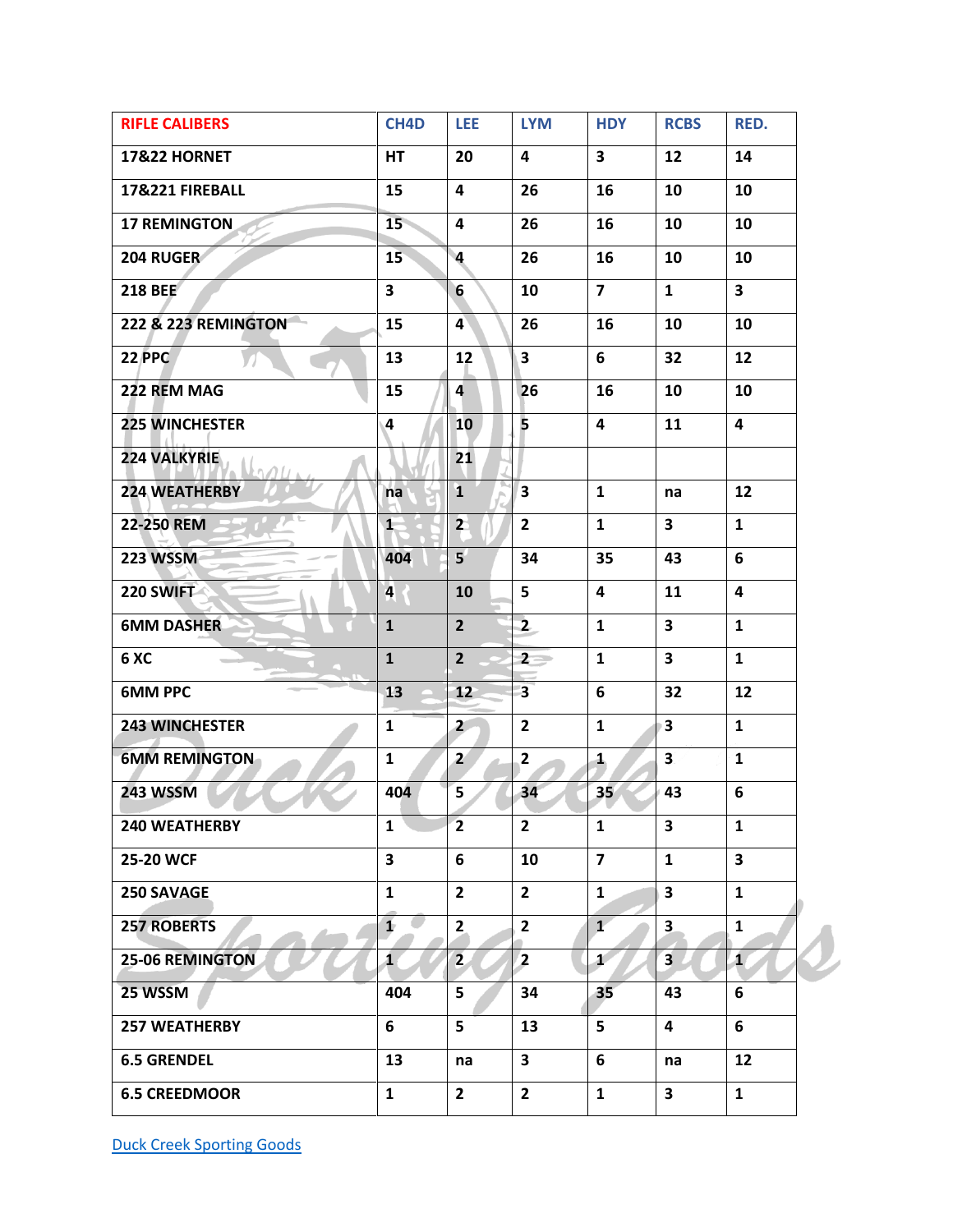| <b>RIFLE CALIBERS</b> | CH4D             | <b>LEE</b>              | <b>LYM</b>              | <b>HDY</b>              | <b>RCBS</b>             | RED.                    |  |
|-----------------------|------------------|-------------------------|-------------------------|-------------------------|-------------------------|-------------------------|--|
| <b>6.5 JAP</b>        | 6.5J             | 10                      | 5                       | 34                      | 15                      | $\overline{\mathbf{4}}$ |  |
| 6.5X55 SWEDISH        | $\overline{2}$   | $\overline{\mathbf{3}}$ | 27                      | 19                      | $\mathbf{2}$            | $\mathbf{1}$            |  |
| <b>260 REMINGTON</b>  | $\overline{1}$   | $\overline{2}$          | $\overline{2}$          | $\mathbf{1}$            | $\overline{\mathbf{3}}$ | $\mathbf{1}$            |  |
| 6.5-284               | $\mathbf{1}$     | $\overline{2}$          | $2^{\circ}$             | $\mathbf{1}$            | $\overline{\mathbf{3}}$ | $\mathbf{1}$            |  |
| <b>264 WINCHESTER</b> | 6                | 5 <sub>1</sub>          | 13                      | 5                       | $\overline{\mathbf{4}}$ | 6                       |  |
| 26 NOSLER             | 404              | na                      | 34                      | 35                      | 38                      | 6                       |  |
| <b>6.8 SPC</b>        | 5                | 21                      | 15                      | 12                      | 19                      | 5                       |  |
| <b>270 WINCHESTER</b> | $\mathbf{1}$     | $\overline{2}$          | $\overline{2}$          | $\mathbf{1}$            | $\overline{\mathbf{3}}$ | $\mathbf{1}$            |  |
| <b>270 WSM</b>        | 404              | 5                       | 34                      | 35                      | 43                      | 6                       |  |
| <b>270 WEATHERBY</b>  | $6 \overline{6}$ | 5 <sup>1</sup>          | 13                      | 5 <sup>1</sup>          | $\overline{\mathbf{4}}$ | 6                       |  |
| 7-30 WATERS           | $\overline{2}$   | $\overline{\mathbf{3}}$ | 6                       | $\mathbf{2}$            | $\overline{2}$          | $\overline{2}$          |  |
| 7MM-08                | $\mathbf{1}$     | 2                       | $\overline{2}$          | $\mathbf{1}$            | $\overline{\mathbf{3}}$ | $\mathbf{1}$            |  |
| <b>7MM MAUSER</b>     | $\mathbf{1}$     | $2^{1}$                 | $\overline{2}$          | $\mathbf{1}$            | $\overline{\mathbf{3}}$ | $\mathbf{1}$            |  |
| <b>280 REMINGTON</b>  | $\mathbf{1}$     | $2^{\circ}$             | $\overline{2}$          | $\mathbf{1}$            | 3                       | $\mathbf{1}$            |  |
| <b>284 WINCHESTER</b> | $\mathbf{1}$     | $2^{\circ}$             | 2                       | $\mathbf{1}$            | $\overline{\mathbf{3}}$ | $\mathbf{1}$            |  |
| <b>7 MM BRENNEKE</b>  | $6\phantom{1}$   | 10                      | na                      | na                      | na                      | na                      |  |
| 7MM WSM               | 404              | 5 <sub>1</sub>          | 34                      | 35                      | 43                      | 6                       |  |
| <b>7MM SAUM</b>       | 6                | 5 <sup>7</sup>          | 13                      | 5                       | 38                      | 6                       |  |
| <b>7MM REM MAG</b>    | 6                | 5 <sup>7</sup>          | 13                      | 5                       | $\overline{\mathbf{4}}$ | 6                       |  |
| <b>7MM WEATHERBY</b>  | 6                | 5                       | 13                      | $\overline{\mathbf{5}}$ | $\overline{\mathbf{4}}$ | 6                       |  |
| 280 NOSLER            | 404              | na                      | 34                      | 35                      | 38                      | 6                       |  |
| 7MM STW               | 6                | 5 <sup>1</sup>          | 13                      | 5                       | $\overline{\mathbf{4}}$ | 6                       |  |
| <b>7MM RUM</b>        | 404              | 5                       | 13                      | 5                       | 38                      | 6                       |  |
| 30 M1                 | M1               | $\overline{7}$          | 19                      | 22                      | 17                      | 22                      |  |
| <b>300 BLACKOUT</b>   | 15               | $\overline{4}$          | 26                      | 16                      | 10 <sub>2</sub>         | 10                      |  |
| 30-30 WCF             | $\overline{2}$   | $\mathbf{3}$            | 6                       | $\overline{2}$          | $\overline{2}$          | $\overline{2}$          |  |
| 300 SAVAGE            | $\mathbf{1}$     | $\mathbf{2}$            | $\overline{2}$          | $\mathbf{1}$            | $\overline{\mathbf{3}}$ | $\mathbf{1}$            |  |
| <b>30-40 KRAG</b>     | <b>8B</b>        | 5                       | $\overline{\mathbf{z}}$ | 11                      | $\overline{7}$          | 8                       |  |
| <b>308 WINCHESTER</b> | $\mathbf{1}$     | $\overline{2}$          | $\overline{2}$          | $\mathbf{1}$            | $\overline{\mathbf{3}}$ | $\mathbf{1}$            |  |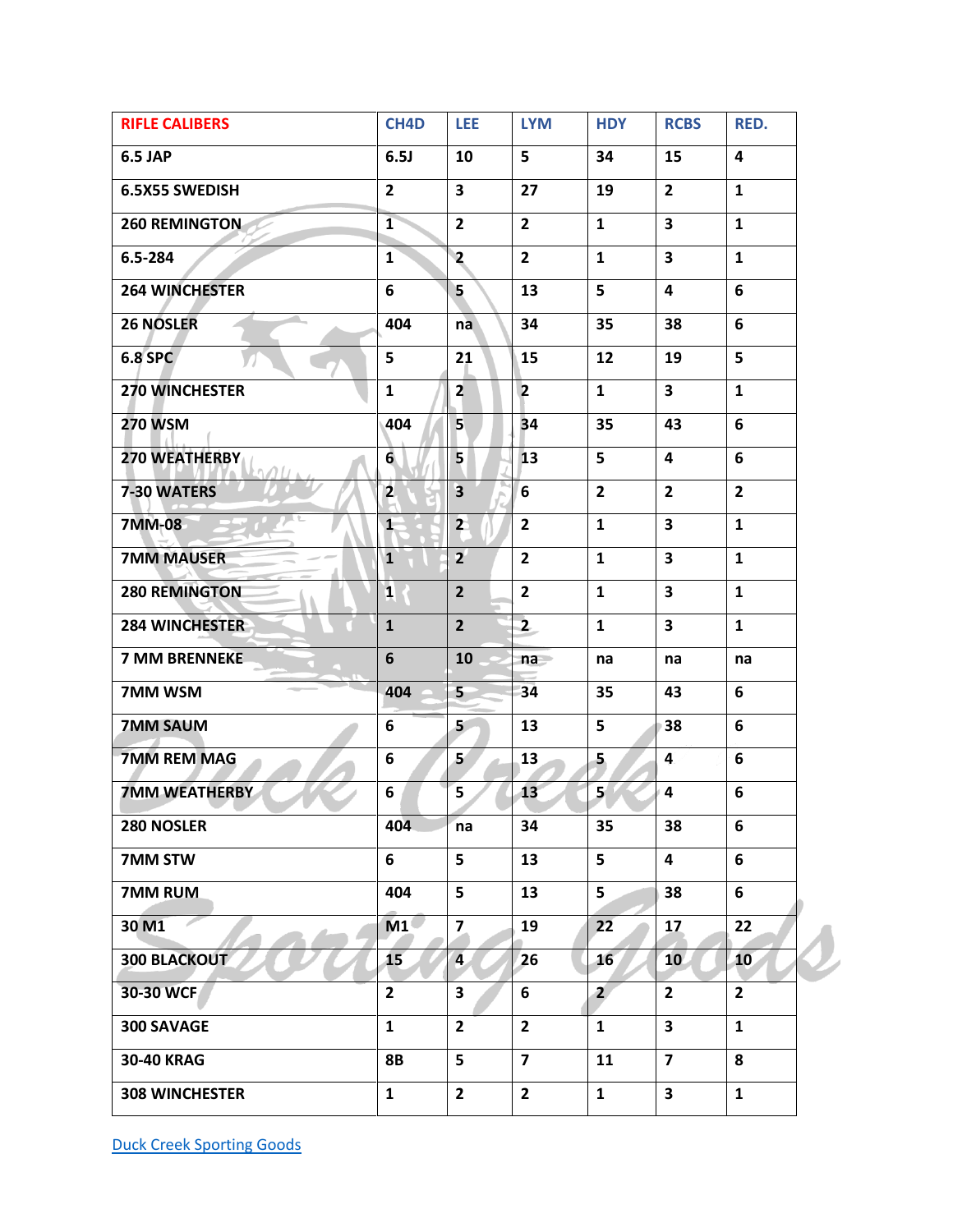| <b>RIFLE CALIBERS</b>    | CH4D                    | <b>LEE</b>              | <b>LYM</b>              | <b>HDY</b>              | <b>RCBS</b>             | RED.           |  |
|--------------------------|-------------------------|-------------------------|-------------------------|-------------------------|-------------------------|----------------|--|
| <b>30-06 SPRINGFIELD</b> | $\mathbf{1}$            | $\overline{2}$          | $2^{\circ}$             | $\mathbf{1}$            | $\overline{\mathbf{3}}$ | $\mathbf{1}$   |  |
| <b>300 SAUM</b>          | 404                     | 5                       | 13                      | 5                       | 38                      | 6              |  |
| 300 WSM                  | 404                     | 5                       | 34                      | 35                      | 43                      | 6              |  |
| <b>300 RCM</b>           | 6                       | 5                       | 13                      | 5                       | $\overline{\mathbf{4}}$ | 6              |  |
| <b>300 H&amp;H MAG</b>   | 6                       | 5                       | 13                      | 5                       | 4                       | 6              |  |
| 300 WIN MAG              | 6                       | 5 <sup>1</sup>          | 13                      | 5                       | $\overline{\mathbf{4}}$ | 6              |  |
| <b>300 RUM</b>           | 404                     | 5 <sub>z</sub>          | 13                      | 5                       | 38                      | 6              |  |
| <b>300 WEATHERBY</b>     | 6                       | 5                       | 13                      | 5                       | $\overline{\mathbf{4}}$ | 6              |  |
| 30-378 WBY               | 47                      | 16                      | 17                      | 14                      | 14                      | 18             |  |
| 7.62X39                  | 13                      | $12$                    | $\overline{\mathbf{3}}$ | 6                       | 32                      | 12             |  |
| 7.62X54R                 | 76                      | 16                      | 17                      | 23                      | 13                      | 15             |  |
| 7.65 ARGENTINE           | 1                       | 3 <sup>1</sup>          | $\mathbf{2}$            | 24                      | $\overline{\mathbf{3}}$ | $\mathbf{1}$   |  |
| 303 BRITISH              | <b>8B</b>               | 5 <sup>1</sup>          | $\overline{7}$          | 11                      | $\overline{7}$          | 8              |  |
| 32-20 WCF                | $\overline{\mathbf{3}}$ | 6                       | 10                      | $\overline{\mathbf{z}}$ | $\mathbf{1}$            | $\mathbf{3}$   |  |
| <b>32 WIN SPECIAL</b>    | $\overline{2}$          | $\overline{\mathbf{3}}$ | $6-$                    | $\overline{2}$          | $\mathbf{2}$            | $\overline{2}$ |  |
| 32-40 WCF                | $\overline{2}$          | $\mathbf{3}$            | $6 -$                   | $\overline{2}$          | $\mathbf{2}$            | $\overline{2}$ |  |
| <b>8MM MAUSER</b>        | $\mathbf 1$             | 2 <sup>1</sup>          | 2                       | $\mathbf{1}$            | $\overline{\mathbf{3}}$ | $\mathbf{1}$   |  |
| <b>8MM REM MAG</b>       | 6                       | 5 <sup>7</sup>          | 13                      | 5                       | $\overline{\mathbf{4}}$ | 6              |  |
| <b>325 WSM</b>           | 404                     | 5 <sup>′</sup>          | 34                      | 35                      | 43                      | 6              |  |
| <b>338 FEDERAL</b>       | $\mathbf{1}$            | $2^{\circ}$             | $\overline{2}$          | $\mathbf{1}$            | 3                       | $\mathbf{1}$   |  |
| <b>338 RCM</b>           | 6                       | $\overline{\mathbf{5}}$ | 13                      | 5                       | 4                       | 6              |  |
| 338 WIN MAG              | 6                       | 5                       | 13                      | 5                       | $\overline{\mathbf{4}}$ | 6              |  |
| <b>338 RUM</b>           | 404                     | 5                       | 13                      | 5                       | 38                      | 6              |  |
| 338 LAPUA                | 416                     | 25                      | 38                      | 43                      | 14                      | 35             |  |
| 338/378 WBY              | 416                     | 16                      | 17                      | 14                      | 14                      | 18             |  |
| <b>340 WEATHERBY</b>     | 6                       | 5                       | 13                      | 5 <sub>7</sub>          | 4                       | 6              |  |
| <b>348 WINCHESTER</b>    | 348                     | 8                       | na                      | 25                      | 5                       | 20             |  |
| <b>35 REMINGTON</b>      | 14                      | $\overline{2}$          | $2^{\circ}$             | 26                      | 9                       | $\mathbf{1}$   |  |
| <b>356 WINCHESTER</b>    | na                      | $\mathbf{3}$            | na                      | 33                      | na                      | na             |  |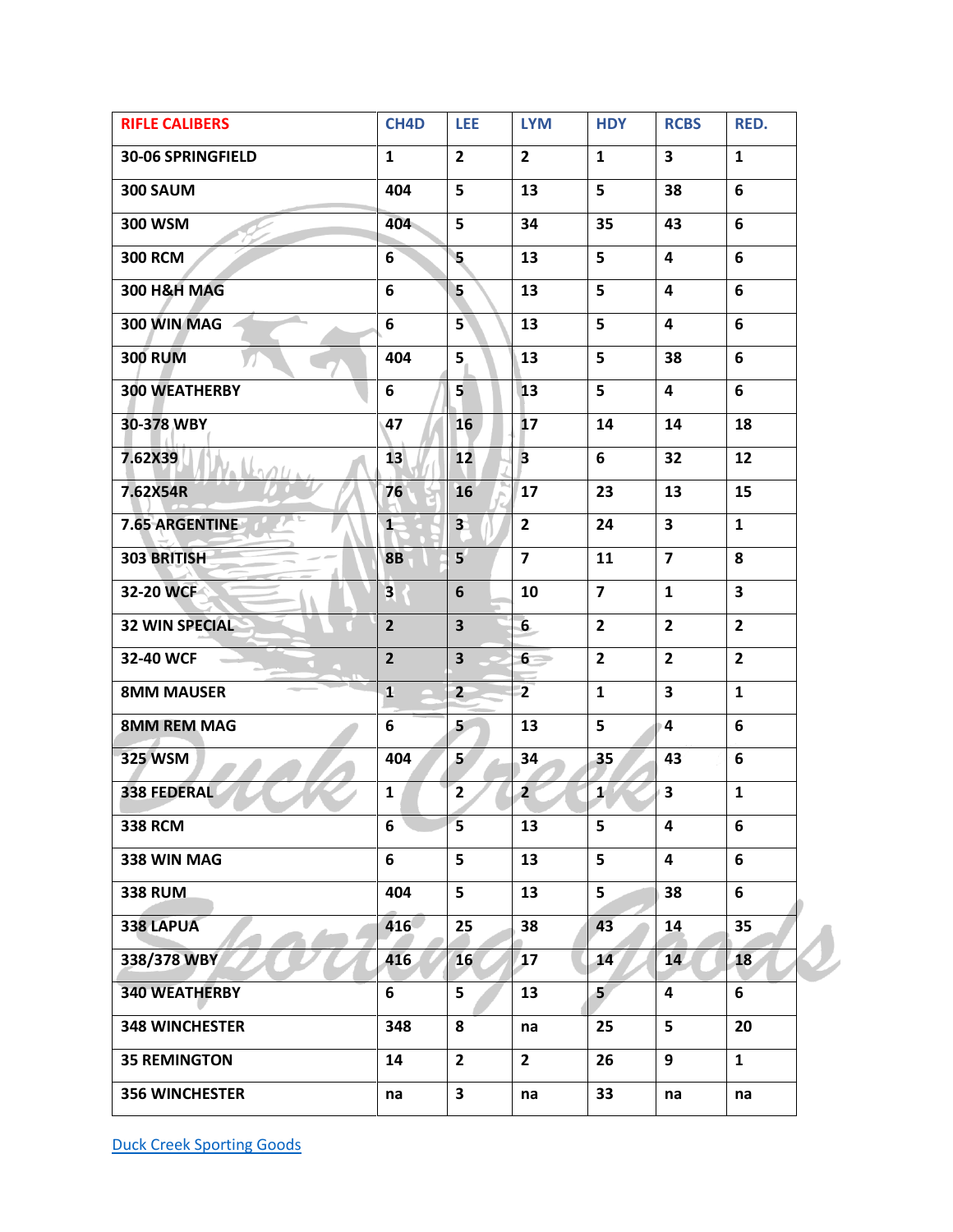| CH <sub>4</sub> D       | LEE                     | <b>LYM</b>     | <b>HDY</b>              | <b>RCBS</b>             | RED.             |  |
|-------------------------|-------------------------|----------------|-------------------------|-------------------------|------------------|--|
| $\mathbf{1}$            | $\overline{2}$          | $\overline{2}$ | $\mathbf{1}$            | $\overline{\mathbf{3}}$ | $\mathbf{1}$     |  |
| 6                       | 5                       | 13             | 5                       | 4                       | 6                |  |
| $\overline{\mathbf{1}}$ | $\overline{2}$          | $\overline{2}$ | $\mathbf{1}$            | $\overline{\mathbf{3}}$ | $\mathbf{1}$     |  |
| $\mathbf{1}$            | $\overline{\mathbf{2}}$ | $\overline{2}$ | $\mathbf{1}$            | $\overline{\mathbf{3}}$ | $\mathbf{1}$     |  |
| $\overline{2}$          | $\overline{\mathbf{3}}$ | 6              | $\overline{2}$          | $\overline{2}$          | $\overline{2}$   |  |
| $\overline{2}$          | $3^{\circ}$             | 6              | $\overline{2}$          | $\overline{2}$          | $\overline{2}$   |  |
| 6                       | 5 <sub>1</sub>          | 13             | 5                       | $\overline{\mathbf{4}}$ | 6                |  |
| 6                       | 5                       | 13             | 5                       | $\overline{\mathbf{4}}$ | 6                |  |
| 404                     | 5                       | 13             | 5                       | 38                      | 6                |  |
| 505                     | na                      | na             | na                      | 47                      | na               |  |
| 416                     | na                      | 17             | 14                      | 14                      | 18               |  |
| 19 <sup>°</sup>         | 14                      | 14B            | 9                       | 35                      | 9                |  |
| 404                     | 16                      | na             | 53                      | na                      | na               |  |
| 47                      | 8                       | 17             | 14                      | 14                      | 18               |  |
| <b>8B</b>               | na                      | 33             | na                      | 14                      | 8                |  |
| 25                      | na                      | na             | na                      | na                      | na               |  |
| 25                      | 5 <sub>1</sub>          | 33             | 42                      | 24                      | 8                |  |
| 505                     | na                      | na             | na                      | 47                      | na               |  |
| 6                       | 5 <sup>7</sup>          | 13             | 5                       | 4                       | 6                |  |
| 6                       | 5                       | 13             | $\overline{\mathbf{5}}$ | $\overline{\mathbf{4}}$ | $\boldsymbol{6}$ |  |
| 416                     | 25                      | 17             | 38                      | 37                      | 18               |  |
| 416                     | 8                       | 17             | 14                      | 14                      | 18               |  |
| 27                      | 11                      | 14B            | 27 <sub>2</sub>         | 28                      | 19               |  |
| $\overline{\mathbf{1}}$ | 2                       | $\overline{2}$ | $\mathbf{1}^{\prime}$   | $\overline{\mathbf{3}}$ | $\mathbf{1}$     |  |
| $\mathbf{1}$            | $\overline{2}$          | $\overline{2}$ | $\mathbf{1}^{\prime}$   | $\mathbf{3}$            | $\mathbf{I}$     |  |
| 47                      | 8                       | 17             | 14                      | 14                      | 18               |  |
| 6                       | 5                       | 13             | 5                       | $\overline{\mathbf{4}}$ | 6                |  |
| 47                      | 8                       | 17             | 14                      | 14                      | 18               |  |
| 47                      | 8                       | 17             | 14                      | 14                      | 18               |  |
|                         |                         |                |                         |                         |                  |  |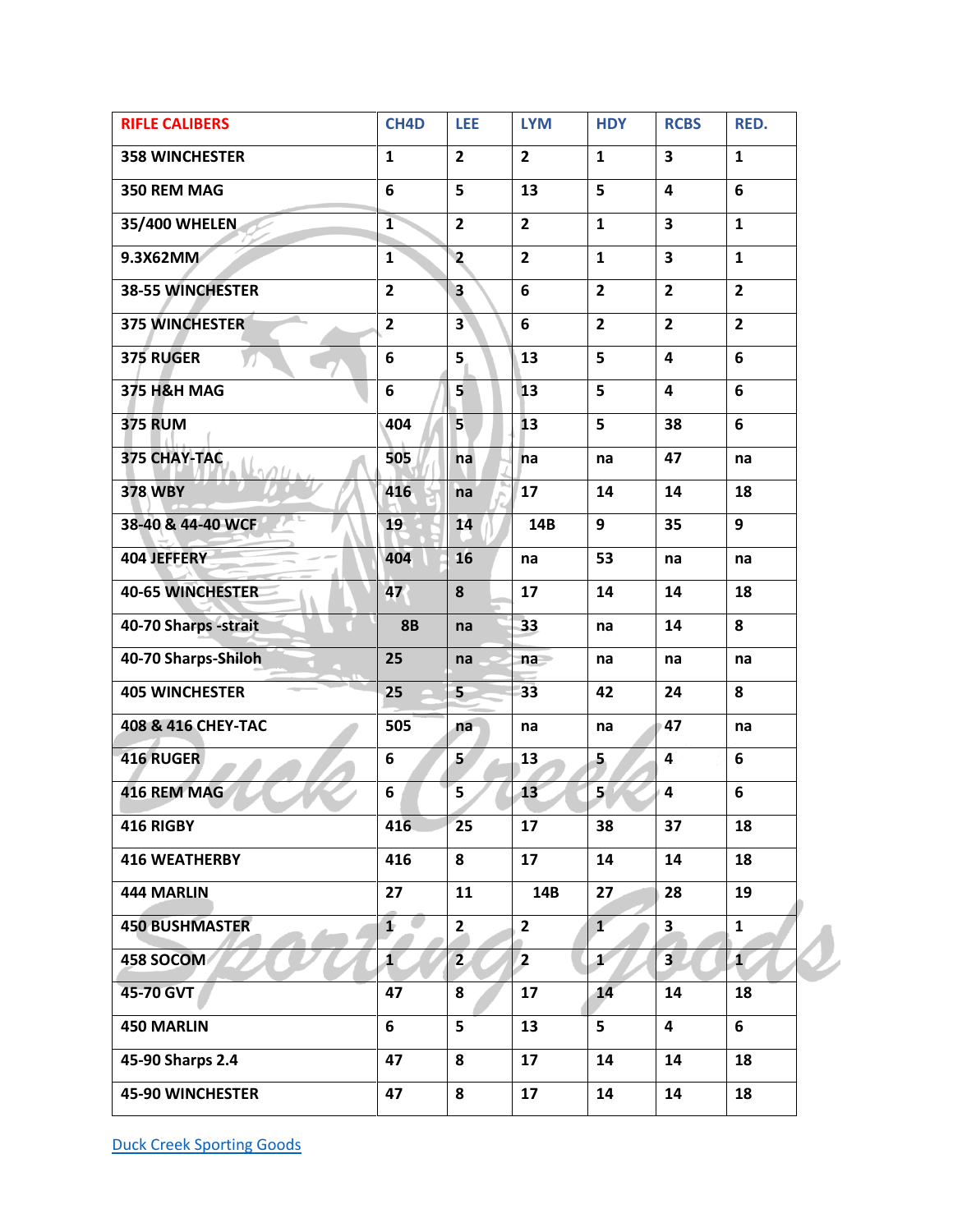| 45-100/45-110/45-120<br>8<br>17<br>14<br>14<br>18<br>47<br>5<br>5<br>$\overline{\mathbf{4}}$<br>6<br>458 WIN MAG<br>6<br>13<br>416<br><b>460 WEATHERBY</b><br>16<br>17<br>14<br>14<br>18<br><b>50 BEOWULF</b><br>13 <sup>°</sup><br>12<br>$\overline{\mathbf{3}}$<br>6<br>na<br>na<br>505 GIBBS<br>505<br>47<br>na<br>na<br>na<br>na<br>50-70 GVT<br>57<br>22<br>31<br>na<br>na<br>na<br><b>HANDGUNS CALIBERS</b><br>5.7X28 FN<br>34<br>34<br>35<br>37<br>45<br>15<br>6<br>6<br>12<br><b>22 REMINGTON JET</b><br>12<br>$\mathbf{1}$<br>na<br>22 TCM<br>$\overline{4}$<br>na<br>na<br>na<br>na<br>na<br>25 ACP<br>34<br>27<br>15<br>32<br>37<br>29<br>256 WIN MAG<br>12<br>$\mathbf{I}$<br>na<br>na<br>na<br>na<br><b>7MM TCU</b><br>15<br>26<br>16<br>10<br>10<br>na<br>LG<br><b>30 LUGER</b><br>8<br>12<br>16<br>13<br>19<br><b>30 MAUSER</b><br>13<br>19<br>12<br>16<br>na<br>na<br>22<br>M1<br>$\overline{7}$<br>$23 -$<br>17<br>32 ACP<br>22<br>$\overline{9}$<br>10<br>32 S&W's<br>$\overline{4}$<br>36<br>23<br>10<br>10<br>9<br>36<br>23<br>10<br>32 H&R MAG<br>$\overline{4}$<br>10<br><b>327 FEDERAL</b><br>10<br>9<br>36<br>23<br>$\overline{\mathbf{A}}$<br>12<br>21<br>28<br>6<br>38 S&W<br>12<br>$\mathbf{1}$<br>$\overline{\mathbf{4}}$<br>15 <sup>7</sup><br>26<br>16<br>10<br>10<br><b>380 AUTO</b><br>LG<br>8<br>16<br>13<br>19<br>12<br><b>9MM MAKAROV</b><br>LG<br>16<br>19<br>12<br>8<br>13<br><b>9MM LUGER</b><br>LG<br><b>357 SIG</b><br>5<br>10<br>19<br>15<br>27<br>LG<br>$\bf{8}$<br>39<br>$\overline{\mathbf{5}}$<br>19<br>38 SUPER<br>12<br><b>9MM WINCHESTER</b><br>LG<br>19<br>8<br>16<br>13<br>12<br>LG<br>8<br>16<br>13<br><b>9MM LARGO</b><br>19<br>12<br>6<br>6<br>12<br>$\mathbf{1}$<br>12<br>38 SPCL/357 MAG<br>$\mathbf{1}$<br>6<br>6<br>12<br>12<br>357 MAXIMUM<br>$\mathbf{1}$<br>$\mathbf{1}$ | <b>RIFLE CALIBERS</b> | CH <sub>4</sub> D | LEE | <b>LYM</b> | <b>HDY</b> | <b>RCBS</b> | RED. |  |
|--------------------------------------------------------------------------------------------------------------------------------------------------------------------------------------------------------------------------------------------------------------------------------------------------------------------------------------------------------------------------------------------------------------------------------------------------------------------------------------------------------------------------------------------------------------------------------------------------------------------------------------------------------------------------------------------------------------------------------------------------------------------------------------------------------------------------------------------------------------------------------------------------------------------------------------------------------------------------------------------------------------------------------------------------------------------------------------------------------------------------------------------------------------------------------------------------------------------------------------------------------------------------------------------------------------------------------------------------------------------------------------------------------------------------------------------------------------------------------------------------------------------------------------------------------------------------------------------------------------------------------------------------------------------------------------------------------------------------------------------------------------------------------------------------------------------------------------|-----------------------|-------------------|-----|------------|------------|-------------|------|--|
|                                                                                                                                                                                                                                                                                                                                                                                                                                                                                                                                                                                                                                                                                                                                                                                                                                                                                                                                                                                                                                                                                                                                                                                                                                                                                                                                                                                                                                                                                                                                                                                                                                                                                                                                                                                                                                      |                       |                   |     |            |            |             |      |  |
|                                                                                                                                                                                                                                                                                                                                                                                                                                                                                                                                                                                                                                                                                                                                                                                                                                                                                                                                                                                                                                                                                                                                                                                                                                                                                                                                                                                                                                                                                                                                                                                                                                                                                                                                                                                                                                      |                       |                   |     |            |            |             |      |  |
|                                                                                                                                                                                                                                                                                                                                                                                                                                                                                                                                                                                                                                                                                                                                                                                                                                                                                                                                                                                                                                                                                                                                                                                                                                                                                                                                                                                                                                                                                                                                                                                                                                                                                                                                                                                                                                      |                       |                   |     |            |            |             |      |  |
|                                                                                                                                                                                                                                                                                                                                                                                                                                                                                                                                                                                                                                                                                                                                                                                                                                                                                                                                                                                                                                                                                                                                                                                                                                                                                                                                                                                                                                                                                                                                                                                                                                                                                                                                                                                                                                      |                       |                   |     |            |            |             |      |  |
|                                                                                                                                                                                                                                                                                                                                                                                                                                                                                                                                                                                                                                                                                                                                                                                                                                                                                                                                                                                                                                                                                                                                                                                                                                                                                                                                                                                                                                                                                                                                                                                                                                                                                                                                                                                                                                      |                       |                   |     |            |            |             |      |  |
|                                                                                                                                                                                                                                                                                                                                                                                                                                                                                                                                                                                                                                                                                                                                                                                                                                                                                                                                                                                                                                                                                                                                                                                                                                                                                                                                                                                                                                                                                                                                                                                                                                                                                                                                                                                                                                      |                       |                   |     |            |            |             |      |  |
|                                                                                                                                                                                                                                                                                                                                                                                                                                                                                                                                                                                                                                                                                                                                                                                                                                                                                                                                                                                                                                                                                                                                                                                                                                                                                                                                                                                                                                                                                                                                                                                                                                                                                                                                                                                                                                      |                       |                   |     |            |            |             |      |  |
|                                                                                                                                                                                                                                                                                                                                                                                                                                                                                                                                                                                                                                                                                                                                                                                                                                                                                                                                                                                                                                                                                                                                                                                                                                                                                                                                                                                                                                                                                                                                                                                                                                                                                                                                                                                                                                      |                       |                   |     |            |            |             |      |  |
|                                                                                                                                                                                                                                                                                                                                                                                                                                                                                                                                                                                                                                                                                                                                                                                                                                                                                                                                                                                                                                                                                                                                                                                                                                                                                                                                                                                                                                                                                                                                                                                                                                                                                                                                                                                                                                      |                       |                   |     |            |            |             |      |  |
|                                                                                                                                                                                                                                                                                                                                                                                                                                                                                                                                                                                                                                                                                                                                                                                                                                                                                                                                                                                                                                                                                                                                                                                                                                                                                                                                                                                                                                                                                                                                                                                                                                                                                                                                                                                                                                      |                       |                   |     |            |            |             |      |  |
|                                                                                                                                                                                                                                                                                                                                                                                                                                                                                                                                                                                                                                                                                                                                                                                                                                                                                                                                                                                                                                                                                                                                                                                                                                                                                                                                                                                                                                                                                                                                                                                                                                                                                                                                                                                                                                      |                       |                   |     |            |            |             |      |  |
|                                                                                                                                                                                                                                                                                                                                                                                                                                                                                                                                                                                                                                                                                                                                                                                                                                                                                                                                                                                                                                                                                                                                                                                                                                                                                                                                                                                                                                                                                                                                                                                                                                                                                                                                                                                                                                      |                       |                   |     |            |            |             |      |  |
|                                                                                                                                                                                                                                                                                                                                                                                                                                                                                                                                                                                                                                                                                                                                                                                                                                                                                                                                                                                                                                                                                                                                                                                                                                                                                                                                                                                                                                                                                                                                                                                                                                                                                                                                                                                                                                      |                       |                   |     |            |            |             |      |  |
|                                                                                                                                                                                                                                                                                                                                                                                                                                                                                                                                                                                                                                                                                                                                                                                                                                                                                                                                                                                                                                                                                                                                                                                                                                                                                                                                                                                                                                                                                                                                                                                                                                                                                                                                                                                                                                      |                       |                   |     |            |            |             |      |  |
|                                                                                                                                                                                                                                                                                                                                                                                                                                                                                                                                                                                                                                                                                                                                                                                                                                                                                                                                                                                                                                                                                                                                                                                                                                                                                                                                                                                                                                                                                                                                                                                                                                                                                                                                                                                                                                      |                       |                   |     |            |            |             |      |  |
|                                                                                                                                                                                                                                                                                                                                                                                                                                                                                                                                                                                                                                                                                                                                                                                                                                                                                                                                                                                                                                                                                                                                                                                                                                                                                                                                                                                                                                                                                                                                                                                                                                                                                                                                                                                                                                      |                       |                   |     |            |            |             |      |  |
|                                                                                                                                                                                                                                                                                                                                                                                                                                                                                                                                                                                                                                                                                                                                                                                                                                                                                                                                                                                                                                                                                                                                                                                                                                                                                                                                                                                                                                                                                                                                                                                                                                                                                                                                                                                                                                      |                       |                   |     |            |            |             |      |  |
|                                                                                                                                                                                                                                                                                                                                                                                                                                                                                                                                                                                                                                                                                                                                                                                                                                                                                                                                                                                                                                                                                                                                                                                                                                                                                                                                                                                                                                                                                                                                                                                                                                                                                                                                                                                                                                      |                       |                   |     |            |            |             |      |  |
|                                                                                                                                                                                                                                                                                                                                                                                                                                                                                                                                                                                                                                                                                                                                                                                                                                                                                                                                                                                                                                                                                                                                                                                                                                                                                                                                                                                                                                                                                                                                                                                                                                                                                                                                                                                                                                      |                       |                   |     |            |            |             |      |  |
|                                                                                                                                                                                                                                                                                                                                                                                                                                                                                                                                                                                                                                                                                                                                                                                                                                                                                                                                                                                                                                                                                                                                                                                                                                                                                                                                                                                                                                                                                                                                                                                                                                                                                                                                                                                                                                      |                       |                   |     |            |            |             |      |  |
|                                                                                                                                                                                                                                                                                                                                                                                                                                                                                                                                                                                                                                                                                                                                                                                                                                                                                                                                                                                                                                                                                                                                                                                                                                                                                                                                                                                                                                                                                                                                                                                                                                                                                                                                                                                                                                      |                       |                   |     |            |            |             |      |  |
|                                                                                                                                                                                                                                                                                                                                                                                                                                                                                                                                                                                                                                                                                                                                                                                                                                                                                                                                                                                                                                                                                                                                                                                                                                                                                                                                                                                                                                                                                                                                                                                                                                                                                                                                                                                                                                      |                       |                   |     |            |            |             |      |  |
|                                                                                                                                                                                                                                                                                                                                                                                                                                                                                                                                                                                                                                                                                                                                                                                                                                                                                                                                                                                                                                                                                                                                                                                                                                                                                                                                                                                                                                                                                                                                                                                                                                                                                                                                                                                                                                      |                       |                   |     |            |            |             |      |  |
|                                                                                                                                                                                                                                                                                                                                                                                                                                                                                                                                                                                                                                                                                                                                                                                                                                                                                                                                                                                                                                                                                                                                                                                                                                                                                                                                                                                                                                                                                                                                                                                                                                                                                                                                                                                                                                      |                       |                   |     |            |            |             |      |  |
|                                                                                                                                                                                                                                                                                                                                                                                                                                                                                                                                                                                                                                                                                                                                                                                                                                                                                                                                                                                                                                                                                                                                                                                                                                                                                                                                                                                                                                                                                                                                                                                                                                                                                                                                                                                                                                      |                       |                   |     |            |            |             |      |  |
|                                                                                                                                                                                                                                                                                                                                                                                                                                                                                                                                                                                                                                                                                                                                                                                                                                                                                                                                                                                                                                                                                                                                                                                                                                                                                                                                                                                                                                                                                                                                                                                                                                                                                                                                                                                                                                      |                       |                   |     |            |            |             |      |  |
|                                                                                                                                                                                                                                                                                                                                                                                                                                                                                                                                                                                                                                                                                                                                                                                                                                                                                                                                                                                                                                                                                                                                                                                                                                                                                                                                                                                                                                                                                                                                                                                                                                                                                                                                                                                                                                      |                       |                   |     |            |            |             |      |  |
|                                                                                                                                                                                                                                                                                                                                                                                                                                                                                                                                                                                                                                                                                                                                                                                                                                                                                                                                                                                                                                                                                                                                                                                                                                                                                                                                                                                                                                                                                                                                                                                                                                                                                                                                                                                                                                      |                       |                   |     |            |            |             |      |  |
|                                                                                                                                                                                                                                                                                                                                                                                                                                                                                                                                                                                                                                                                                                                                                                                                                                                                                                                                                                                                                                                                                                                                                                                                                                                                                                                                                                                                                                                                                                                                                                                                                                                                                                                                                                                                                                      |                       |                   |     |            |            |             |      |  |